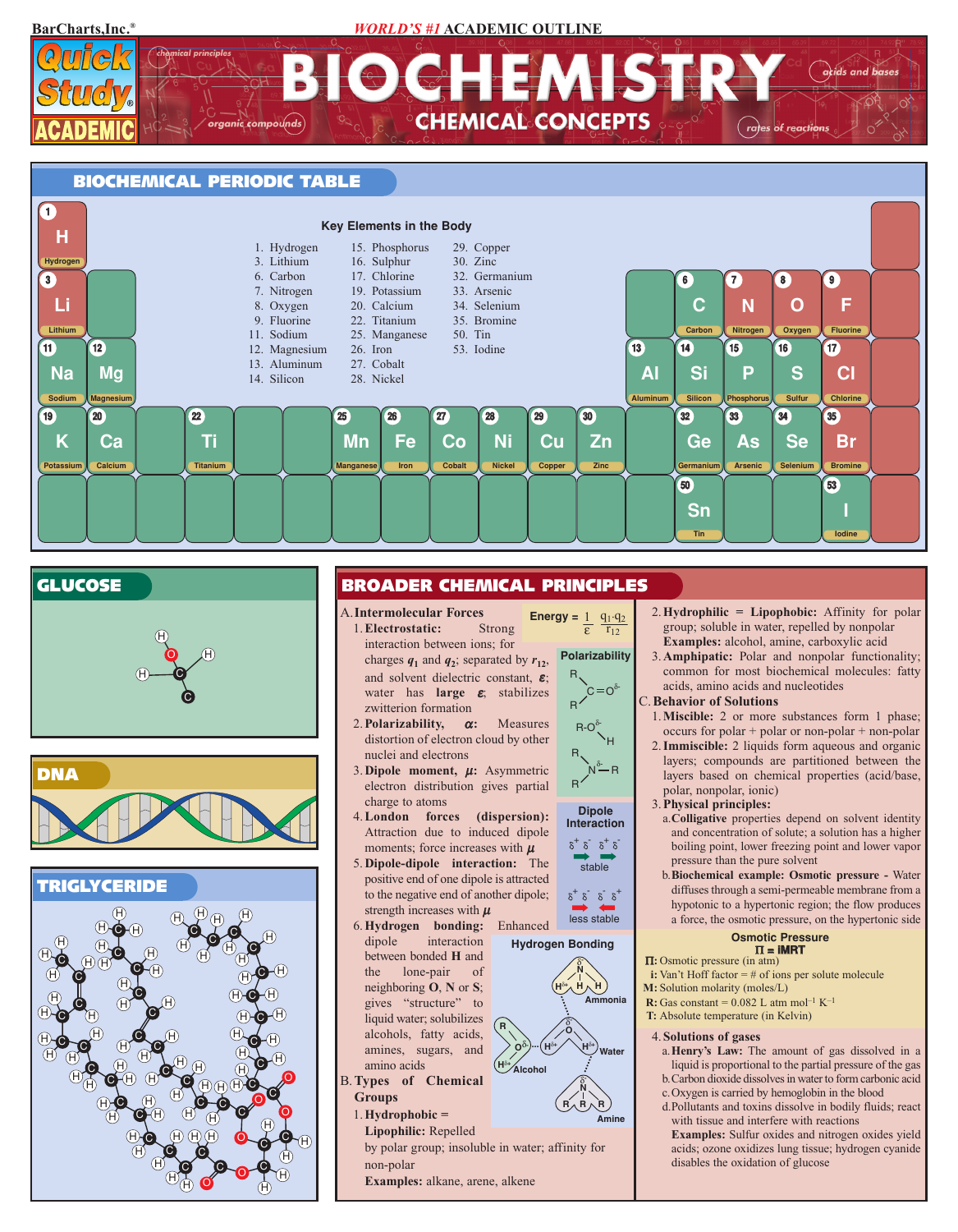## **BONDS & STRUCTURE IN ORGANIC COMPOUNDS**

#### A.**Bonding Principles**

1. Most bonds are **polar covalent**; the more electronegative atom is the "*–*" end of the bond **Example:** For **>C=O**, **O** is negative, **C** is positive 2.**Simplest Model: Lewis Structure:** Assign

 $2^{\circ}$ C N O-C  $N^+$ <=> **Resonance**

valence electrons as bonding electrons and nonbonding lone-pairs; more accurate bonding models include **valencebonds**, **molecular orbitals** and **molecular modeling**

3.**Resonance:** The average of several Lewis structures describes the bonding

**Example:** The peptide bond has some **>C=N<** character B.**Molecular Structure**

#### **Typical Behavior of C, N & O**

| Atom                                                   | $\mathbf{sp}^3$ | sp <sup>2</sup> | <b>sp</b>     |
|--------------------------------------------------------|-----------------|-----------------|---------------|
| $C$ 4 e <sup><math>-</math></sup> 4 bonds              | $-C-C$ -        | $>C=C<$         | $-C \equiv C$ |
| $N$ 5 e <sup><math>-</math></sup> 3 bonds, 1 lone pair | $>N-$           | $R=N-$          | $-C \equiv N$ |
| $O 6 e^- 2$ bonds, 2 lone pairs                        | $ O-$           | $>$ R=O         |               |

1.**Geometries of valence electron hybrids:**

- sp<sup>2</sup> planar, sp<sup>3</sup> tetrahedral, sp linear 2.**Isomers and structure**
- a.**Isomers: same** formula, **different** bonds
- b.**Stereoisomers:** same formula **and** bonds, different **spatial** arrangement
- c.**Chiral = optically active:** Produces + or rotation of plane-polarized light
- d.**D:** Denotes dextrorotary based on clockwise rotation for glyceraldehyde
- e.**L:** Denotes levorotary based on counter-clockwise rotation for glyceraldehyde; **insert** (**–**) **or** (**+**) **to denote actual polarimeter results**
- f. **D/L** denotes **structural** similarity with **D** or **L** glyceraldehyde
- g.**Chiral:** Not identical with mirror image
- h.**Achiral:** Has a plane of symmetry
- i. **Racemic:** 50/50 mixture of stereoisomers is optically inactive; **+** and **–** effects cancel
- j. **R/S notation:** The four groups attached to the chiral atom are ranked a,b,c,d by molar mass
- •The lowest (**d**) is directed away from the viewer and the sequence of a-b-c produces clockwise (**R**) or counterclockwise (**S**) configurations •This notation is less ambiguous than
- **D/L**; works for molecules with **>1** chiral centers
- k.**Nomenclature:** Use **D/L** (or **R/S**) and **+/–** in the compound name: **Example: D** (**–**) lactic acid

H Me

- l. **Fisher-projection:** Diagram for chiral compound
- m.**Molecular conformation:** All molecules exhibit structural variation due to free rotation about **C-C** single bond; depict using a **Newmandiagram**
- n.**Alkene: cis** and **trans isomers**; **>C=C<** does not rotate; common in fatty acid side chains
- C.**Common Organic Terminology**
	- 1.**Saturated:** Maximum # of **Hs** (all **C-C**)
	- 2.**Unsaturated:** At least one **>C=C<**
	- 3.**Nucleophile:** Lewis base; attracted to the **+** charge of a nucleus or cation
	- 4.**Electrophile:** Lewis acid; attracted to the electrons in a bond or lone pair

## **Carbon-chain Prefixes**

|           | <b>UGINUIFCHAILLE IGHAGS</b> |              |              |
|-----------|------------------------------|--------------|--------------|
| 1 meth-   | 7 hept-                      | 13 tridec-   | 19 nonadec-  |
| $2$ eth-  | $8$ oct-                     | 14 tetradec- | 20 eicos-    |
| $3$ prop- | $9$ non-                     | 15 pentadec- | 22 docos-    |
| $4$ but-  | $10 \text{ dec-}$            | 16 hexadec-  | 24 tetracos- |
| 5 pent-   | 11 undec-                    | 17 heptadec- | 26 hexacos-  |
| $6$ hex-  | 12 dodec-                    | 18 octadec-  | 28 octacos-  |



#### A.**Mechanisms**

**QuickStudy** 

- 1. Biochemical reactions involve a number of simple steps that together form a **mechanism**
- 2. Some steps may establish **equilibria**, since reactions can go forward, as well as backward; the slowest step in the mechanism, the **rate-determining step**, limits the overall reaction rate and product formation
- 3. Each step passes through an energy barrier, the **free energy of activation (Ea)**, characterized by an unstable configuration termed the **transition state** (TS);  $E_a$  has an **enthalpy and entropy** component



#### B.**Key Thermodynamic Variables**

- 1. Standard conditions: 25ºC, 1 atm, solutions = 1 M
- 2.**Enthalpy (H):** ∆H = heat-absorbed or produced ∆H < 0 exothermic
	- ∆H > 0 endothermic
- C.**Standard Enthalpy of Formation,**  $\Delta H_{f}^{0}$ 
	- 1.  $\mathbf{\Delta H} = \Sigma$  prod  $\Delta H_f^0 \Sigma$  react  $\Delta H_f^0$ 2. **Entropy (S):**  $\Delta S$  = change in disorder
	- 3. **Standard Entropy, S0:**  $\Delta S = \Sigma$  prod  $S^0 - \Sigma$  react  $S^0$
	- 4.**Gibbs-Free Energy (G):**
	- $\Delta G = \Delta H T \Delta S$ ; the capacity to complete a reaction  $\Delta G = 0$  at equilibrium

steady state  $K_{eq} = 1$ ∆G < 0 **exergonic**

spontaneous  $\qquad$  large  $K_{eq}$ 

## **KINETICS: RATES OF REACTIONS**

A.**Determination of Rate**

- For a generic reaction,  $A + B \Rightarrow C$ : 1.**Reaction rate:** The rate of producing C (or consuming A or B)
- 2. **Rate-law:**The mathematical dependence of the rate on [A], [B] and [C]
- 3.**Multiple-step reaction:** Focus on **rate-determining step** - the slowest step in the mechanism controls the overall rate

### B. **Simple Kinetics**

- 1. First-order: Rate =  $k_1[A]$ **Examples:** SN1, E1, aldose rearrangements
- 2. Second order: Rate =  $k_2[A]^2$  or  $k_2[A][B]$
- **Examples:** SN2, E2, acid-base, hydrolysis, condensation

#### C.**Enzyme Kinetics**

1. An enzyme catalyzes the reaction of a substrate to a product by forming a

- stabilized complex; the enzyme reaction may be  $10^{3}$ - $10^{15}$  times faster than the uncatalyzed process 2.**Mechanism: Step 1.**  $E + S = k_1 \Rightarrow ES$ **Step 2.** ES =  $k_2$  => E + S **Step 3.** ES =  $k_3$  => products + E [E] = total enzyme concentration,  $[S] = total$  substrate concentration. [ES] = enzyme-substrate complex concentration,  $k_1$  - rate ES formation,  $k_2$  - reverse of step 1,
- $k<sub>3</sub>$  rate of product formation 3.**Data analysis: Michaelis-Menten** Examine steady **Equation:**state of [ES]; rate state of [ES]; rate<br>of ES formation  $v = \frac{V_{\text{max}}[S]}{K_{\text{m}} + [S]}$ equal rate of disappearance  $K_m = (k_2 + k_3)/k_1$  (Michaelis constant)  $v$  – reaction speed =  $k_3[ES]$  $V_{max} = k_3[E]$



H、 *,*O



 $Br -$ 

 $\frac{1}{C}$   $\blacktriangle$  H Br  $\longleftarrow$  H

H

C — C — C — C — C — C — C<br>δ Υ β α β Υ δ R **Chain Positions**

Fischer projection

Me H

**Trans**  $c = c$ 

Me

CH<sub>3</sub>

 $H \longrightarrow Br$ 



- ∆G > 0 **endergonic**
- not spontaneous small  $K_{eq}$  $\Delta G = -RT \ln(K_{eq})$  – connection with equilibrium

## D.**Standard-Free Energy of**

- **Formation,**  $\Delta G_f^0$ : 1. **ΔG** = Σ prod  $\Delta G_f^0$  – Σ react  $\Delta G_f^0$
- 2.**For coupled reactions: Hess's Law:**
- 3. Combine reactions, add ∆G, ∆H, ∆S

### 4. An exergonic step can overcome an endergonic step

**Example: ATP/ADT/AMP** reactions are exothermic and exergonic; these provide the energy and driving force to complete less spontaneous biochemical reactions; **Example:**  $ATP + H<sub>2</sub>O \Rightarrow ADP + energy$ 

#### E. **Equilibrium**

### 1.**LeChatlier's Principle**

- a.Equilibrium shifts to relieve the stress due to changes in reaction conditions
- b.Keq increases: Shift equilibrium to the product side
- $c.K_{eq}$  decreases: Shift equilibrium to the reactant side

#### 2.**Equilibrium and temperature changes**

- a.For an exothermic process, heat is a product; a decrease in temperature increases  $\rm K_{eq}$
- b.For an endothermic process, heat is a reactant; an increase in temperature increases  $\rm K_{eq}$

## 3.**Entropy and Enthalpy factors**  $\Delta G = \Delta H - T \Delta S$

- a.∆H < 0 promotes spontaneity b.∆S > 0 promotes spontaneity
- c.If  $\Delta S > 0$ , increasing T promotes
- spontaneity
- d.If ∆S < 0, decreasing T lessens spontaneity

Note: T is always in Kelvin;  $K = {}^{o}C + 273.15$ 

L(–) - **Glyceraldehyde**

 $\blacktriangledown_{\text{Br}}$ 

H =

Threedimensional

C

C **Cis**

H Me

**Alkene**

 $CH<sub>2</sub>$ 

C

 $CH<sub>2</sub>$ 

Br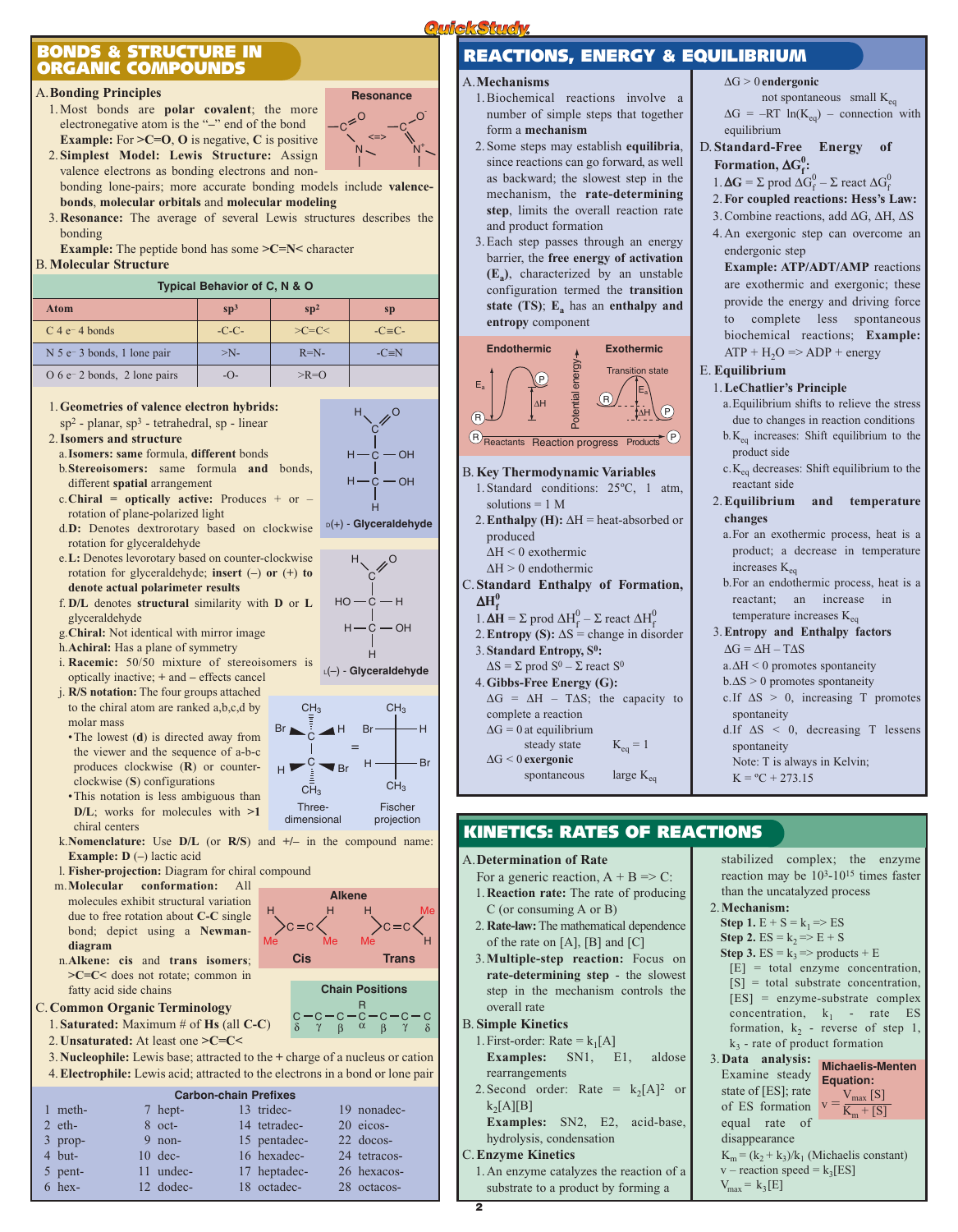

**Oxidation- Biochemical:** <u>Oxidize:</u> **ROH** to >**C=O**<br>loss of e-<br>Add **O** or remove **H** 

gain of e- oxidize fatty acid

**Hydrolysis** add **-H** and **-OH** to peptide, such that peptide and **-OH** to trigly eeride form new molecules **Condensation R-NH** or **R-OH** Form peptide

Reduce: Reverse of Hydrogenate

Water breaks a bond, Hydrolyze<br>add -**H** and -**OH** to peptide, sucrose

combine via bridging  $\vert$  or amylose

**Reduction-** Add **O** or remove **H**<br>Reduction-<br>Reduce: Reverse of

Coupled Metals: Change<br>Processes valence

**O** or **N**

Processes

# **ORGANIC ACIDS & BASES**

|                       | <b>Acid</b>                                            | <b>Base</b>     |
|-----------------------|--------------------------------------------------------|-----------------|
| <b>Arrhenius</b>      | aqueous $H_3O^+$                                       | aqueous OH-     |
| <b>Brønsted-Lowry</b> | proton donor                                           | proton acceptor |
| Lewis                 | electron-pr acceptor electron-pr donor<br>electrophile | nucleophile     |
|                       |                                                        |                 |

#### A.**Amphoteric**

- 1. A substance that can react as an **acid or a base**
- 2. The molecule has acid and base functional groups; **Example:** amino acids
- 3. This characteristic also allows amphoteric compounds to function as single-component buffers for biological studies  $O = P - OH$ OH

B. **Acids**

- 1.  $K_a = [A^-][H^+]/[HA]$ **Phosphoric acid**
- $pK_a = -log_{10}(K_a)$ 2. **Strong acid:** Full dissociation: HCl, H<sub>2</sub>SO<sub>4</sub> and  $HNO<sub>3</sub>$ : Phosphoric acid

OH

- 3. **Weak acid:**  $K_a \ll 1$ , large p $K_a$
- 4. Key organic acid: **RCOOH**
- **Examples:** Fatty acid: R group is a long hydrocarbon chain; Vitamin C is abscorbic acid; nucleic acids contain acid phosphate groups

#### **Common Acids & pKa** Acid  $\big| pK_a \big|$  Acid  $\big| pK_a$ Acetic 4.75 Formic 3.75 Carbonic  $\begin{array}{|c|c|c|c|c|} \hline 6.35 & Bicarbonate & 10.33 \\ \hline \end{array}$  $H_2PO_4$ 7.21  $HPO<sub>4</sub><sup>2</sup>$ 2– 12.32  $H_3PO_4$  | 2.16 | NH<sub>4</sub> <sup>+</sup> 9.25

H C

6

 $N \leq 6 \leq C \leq N$ 

 $\frac{1}{\sqrt{2}}$   $\frac{1}{\sqrt{2}}$   $\frac{1}{\sqrt{2}}$   $\frac{1}{\sqrt{2}}$   $\frac{1}{\sqrt{2}}$   $\frac{1}{\sqrt{2}}$   $\frac{1}{\sqrt{2}}$   $\frac{1}{\sqrt{2}}$ 

 $3^{4}C - 8$ 

**Purine**

 $5^\circ$  7 8

> N H

N C

HC

2

#### C.**Organic Bases**

- $1. K_b = [OH^-][B^+]/[BOH]$
- $pK_b = -log_{10}(K_b)$ <br>Strong base: 2.**Strong base:** Full
- dissociation: NaOH, KOH

3. Weak base:  $K_b \ll 1$ ,

- large  $pK_b$
- 4.**Organic: Amines & derivatives**
- **Examples:** NH<sub>3</sub> ( $pK_b$  = 4.74), hydroxylamine ( $pK_b = 7.97$ ) and pyridine ( $pK_b = 5.25$ )
- 5.**Purine:** Nucleic acid component: adenine (6-aminopurine) &
	- guanine (2-amino-6-hydroxypurine)

#### 6.**Pyrimidine:** Nucleic acid component: cytosine (4-amino-2-hydroxypyrimidine), uracil (2,4-dihydroxypyrimidine) & thymine (5-methyluracil)

#### D.**Buffers**

- 1. A combination of a weak acid and salt of a weak acid; equilibrium between an acid and a base that can shift to **consume excess acid** or **base**
- 2. Buffer can also be made from a weak base and salt of weak base
- 3. The **pH** of a buffer is roughly equal to the  $pK_a$  of the acid, or  $pK_b$  of the base, for comparable amounts of acid/salt or base/salt
- 4. Buffer pH is approximated by the **Henderson Hasselbalch** equation Note: This is for an acid/salt buffer

#### **Henderson Hasselbalch Equation:**  $pH = pK_a + log (salt/acid)$

| <b>Common Buffers</b>                                                                    |                    |  |  |  |  |  |
|------------------------------------------------------------------------------------------|--------------------|--|--|--|--|--|
| <b>Buffer composition</b>                                                                | approx. pH         |  |  |  |  |  |
| $\alpha$ acetic $\alpha$ acid + $\alpha$ acetate salt                                    | 4.8                |  |  |  |  |  |
| ammonia + ammonium salt                                                                  | 9.3                |  |  |  |  |  |
| $carbonate + bicarbonate$                                                                | 6.3                |  |  |  |  |  |
| diacid phosphate + monoacid phosphate                                                    | 7.2                |  |  |  |  |  |
| E. Amino Acids<br>1. Amino acids have amine (base)<br>and carboxylic acid functionality; | COOH<br>$H_2N-C-H$ |  |  |  |  |  |

- the varied chemistry arises from the chemical nature of the R- group **L Amino acid** • **Essential amino acids:** Must be
- provided to mammals in the diet
- 2.**Polymers of amino acids** form proteins and peptides н $_{3}$ n $^{+}$ — $\dot{\mathrm{c}}$  —н
- Natural amino acids adopt the L configuration
- 3.**Zwitterion**; self-ionization; the "acid" donates a proton to the "base" **Zwitterion**
	- **Isoelectric point**, pI: pH that produces balanced charges in the **Zwitterion**

| <b>Type of Compound</b> | <b>Examples</b>              |                                                                                                                                                       |
|-------------------------|------------------------------|-------------------------------------------------------------------------------------------------------------------------------------------------------|
| <b>Alkane</b>           | $-c-c-$                      | ethane $C_2H_6$ methyl (Me) -CH <sub>3</sub> ethyl (Et) -C <sub>2</sub> H <sub>5</sub>                                                                |
| <b>Alkene</b>           | $>C=C<$                      | ethene $C_2H_4$ unsaturated fatty acids                                                                                                               |
| Aromatic ring           | $-C6H5$                      | benzene - C6H6, phenylalanine                                                                                                                         |
| <b>Alcohol</b>          | R-OH                         | methanol Me-OH, diol = glycol $(2 - OH)$ , glycerol $(3 - OH)$                                                                                        |
| <b>Ether</b>            | $R$ "-O-R'                   | ethoxyethane Et-O-Et, or diethyl ether                                                                                                                |
| Aldehyde                | $\Omega$<br>$R-C-H$          | methanal H <sub>2</sub> CO or formaldehyde, aldose sugars                                                                                             |
| <b>Ketone</b>           | $\Omega$<br>$R-C-R'$         | Me-CO-Me 2-propanone or acetone ketose sugars                                                                                                         |
| Carboxylic acid         | $\Omega$<br>RC-OH            | Me-COOH ethanoic acid or acetic acid<br>Me-COO Acetate ion                                                                                            |
| <b>Ester</b>            | $\circ$<br>RC-OR'            | Me-CO-OEth, ethyl acetate, Lactone: cyclic ester, Triglycerides                                                                                       |
| <b>Amine</b>            | N-RR'R"                      | $H_3C$ -NH <sub>2</sub> , methyl amine, R-NH <sub>2</sub> (1 <sup>°</sup> ) - primary, RR'NH (2 <sup>°</sup> ) - secondary,<br>RR'R"N (3°) - tertiary |
| <b>Amide</b>            | $\Omega$<br><b>R-C-NRR'</b>  | $H_3C$ -CO-NH <sub>2</sub> , acetamide Peptide bonds                                                                                                  |
| <b>Cyclic Ethers:</b>   |                              |                                                                                                                                                       |
|                         | <b>Furan</b><br><b>Pyran</b> |                                                                                                                                                       |

## **TYPES OF ORGANIC COMPOUNDS**

**3**



H C

 $N_{2}^{\sim}$   $^{4}$   $^{5}$ CH

5  $1\frac{6}{5}$ 4

N CH

**Pyrimidine**

HC 3 2

R

COO<sup>-</sup>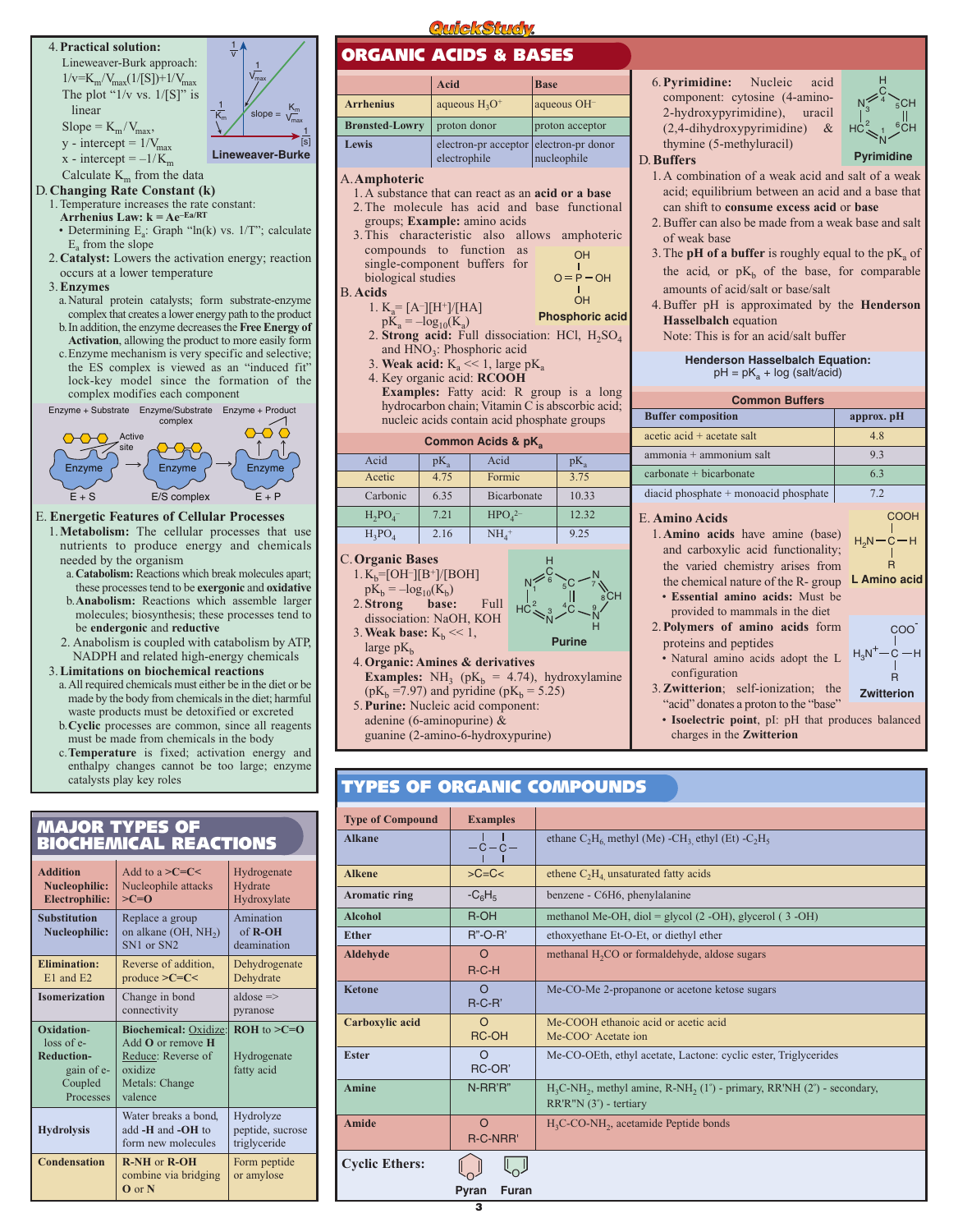#### **BIOCHEMICAL COMPOUNDS**

- A.**Carbohydrates: Polymers of Monosaccharides**
	- 1.**Carbohydrates** have the general formula  $(CH<sub>2</sub>O)<sub>n</sub>$
	- 2.**Monosaccharides**: Simple sugars; building blocks for polysaccharides

#### **Common Sugars**







- d.Monosaccharides cyclize to ring structures in water
- •5-member ring: **Furanose** (ala furan)
- •6-member ring: **Pyranose** (ala pyran)
- •The ring closing creates two possible structures:  $\alpha$  and  $\beta$  forms
- •The carbonyl carbon becomes another chiral center (termed **anomeric**)
- α: -OH on #1 below the ring;  $β$ : OH on #1 above the ring
- •Haworth figures and Fischer projections are used to depict these structures (see figure for glucose below)



- 2.**Polysaccharides**
	- a.Glucose and fructose form polysaccharides b.Monosaccharides in the pyranose and furanose forms are linked to from polysaccharides; dehydration reaction creates a bridging oxygen
	- c.Free anomeric carbon reacts with **-OH** on opposite side of the ring
	- d.Notation specifies form of monosaccharide and the location of the linkage; termed a **glycosidic** bond
- e.**Disaccharides** •2 units
	- $M$ -OH + M-OH  $\rightarrow$  M-O-M

•Lactose (β-galactose + β-glucose) β (1,4) link • Sucrose ( $\alpha$ -glucose + β-fructose)  $\alpha$ ,  $\beta$  (1,2) link •Maltose ( $\alpha$ -glucose +  $\alpha$ -glucose)  $\alpha$  (1,4) link

**QuickSturdw** 



**Maltose - Linked** α **D Glucopyronose**

#### f. **Oligosaccharides**

- •2-10 units
- •May be linked to proteins (glycoproteins) or fats (glycolipids)
- •**Examples of functions:** cellular structure, enzymes, hormones
- g.**Polysaccharides**
	- •>10 units
	- **Examples:**
	- -**Starch:** Produced by plans for storage
	- -**Amylose:** Unbranched polymer of α (1,4) linked glucose; forms compact helices
	- -**Amylpectin:** Branched amylose using  $\alpha$  (1,6) linkage
	- -**Glycogen:** Used by animals for storage; highly branched polymer of  $\alpha$  (1,4) linked glucose; branches use  $\alpha$  (1,6) linkage
	- -**Cellulose:** Structural role in plant cell wall; polymer of  $β$  (1,4) linked glucose
	- -**Chitin:** Structural role in animals; polymer of  $β(1,4)$  linked N-acetylglucoamine

#### 3.**Carbohydrate Reactions**

- a.Form polysaccharide via condensation
- b.Form glycoside: Pyranose or furanose + alcohol
- c.Hydrolysis of polysaccharide
- d.Linear forms are reducing agents; the aldehyde can be oxidized
- e.Terminal  $-CH_2-OH$  can be oxidized to carboxylic acid (uronic acid)
- f. Cyclize acidic sugar to a lactone (cyclic ester)
- g.Phosphorylation: Phosphate ester of ribose in nucleotides
- h.Amination: Amino replaces hydroxyl to form amino sugars
- i. Replace hydroxyl with hydrogen to form deoxy sugars (deoxyribose) **Fatty Acid**

 $C = O$ 

R

#### B. **Fats and Lipids**

- 1.**Lipid:** Non-polar compound, insoluble in water **Examples:** steroids, fatty acids, triglycerides  $H\overrightarrow{C}$
- 2.**Fatty acid: R-COOH**
- **Essential fatty acids** cannot be synthesized by the body: linoleic, linolenic and arachidonic
- 3.**Properties and structure of fatty acids:** a.**Saturated:** Side chain is an **alkane**
	- b.**Unsaturated:** Side chain has at least one  $\geq$ **C**=**C** $\leq$ ; the name must include the position # and denote cis or trans isomer
	- c.**Solubility in water:** <6 C soluble, >7 insoluble; form micelles
	- d.**Melting points:** Saturated fats have higher melting points; cis- unsaturated have lower melting points

| <b>Common Fatty Acids</b>                                                         |                                                                           |                      |                                         |                    |                                |  |
|-----------------------------------------------------------------------------------|---------------------------------------------------------------------------|----------------------|-----------------------------------------|--------------------|--------------------------------|--|
| <b>Common</b><br><b>Name</b>                                                      | <b>Systematic</b>                                                         |                      |                                         | <b>Formula</b>     |                                |  |
| Acetic acid                                                                       | ethanoic                                                                  | CH <sub>3</sub> COOH |                                         |                    |                                |  |
| Butyric                                                                           | butanoic                                                                  | $C_3H_7COOH$         |                                         |                    |                                |  |
| Valeric                                                                           | pentanoic                                                                 |                      |                                         |                    | $C_4H_9COOH$                   |  |
| Myristic                                                                          | tetradecanoic                                                             |                      |                                         | $C_{13}H_{27}COOH$ |                                |  |
| Palmitic                                                                          | hexadecanoic                                                              |                      |                                         | $C_{15}H_{31}COOH$ |                                |  |
| Stearic                                                                           | octadecanoic                                                              |                      |                                         |                    | $C_{17}H_{35}COOH$             |  |
| Oleic                                                                             | cis-9-octadecenoic                                                        |                      |                                         | $C_{17}H_{33}COOH$ |                                |  |
| Linoleic                                                                          | cis, cis-9, 12<br>octadecadienoic                                         |                      |                                         |                    | $C_{17}H_{31}COOH$             |  |
| Linolenic                                                                         | 9, 12, 15-<br>octadecatrienoic (all cis)                                  |                      |                                         |                    | $C_{17}H_{29}COOH$             |  |
| Arachidonic                                                                       | 5, 8, 11, 14-<br>eicosatetranoic (all trans)                              |                      |                                         |                    | $C_{19}H_{31}COOH$             |  |
|                                                                                   | <b>Saturated</b><br><b>Stearic Acid</b><br>4. Common fatty acid compounds |                      | <b>Unsaturated</b><br><b>Oleic Acid</b> |                    |                                |  |
| a. Triglyceride<br><sub>or</sub><br>$R1 - CO - O - CH2$<br>triacylglycerol: Three |                                                                           |                      |                                         |                    |                                |  |
| $R2 - CO - O - CH$<br>fatty acids bond via                                        |                                                                           |                      |                                         |                    |                                |  |
| ester linkage to glycerol<br>$R3 - CO - O - CH2$                                  |                                                                           |                      |                                         |                    |                                |  |
| b. Phospholipids:<br><b>Triglyceride</b><br>phosphate group bonds                 |                                                                           |                      |                                         |                    |                                |  |
| to one of three positions of fatty acid/glycerol;<br>$R-PO4$ or $HPO4$ group      |                                                                           |                      |                                         |                    |                                |  |
| 5. Examples of other lipids                                                       |                                                                           |                      |                                         |                    |                                |  |
|                                                                                   | a. Steroids: Cholesterol and hormones                                     |                      |                                         |                    |                                |  |
| R.                                                                                | <b>Examples:</b> testosterone, estrogen<br>= Nearly always methyl         |                      |                                         | R                  | $R$ "                          |  |
| R'<br>R"                                                                          | = Usually methyl<br>= Various groups                                      |                      | 11                                      | 13                 | 16                             |  |
|                                                                                   |                                                                           | R                    |                                         | 14                 | 15                             |  |
|                                                                                   | $\overline{2}$                                                            | 10                   |                                         | н<br>н             |                                |  |
|                                                                                   |                                                                           | н                    |                                         |                    |                                |  |
|                                                                                   | <b>Generic Steroid</b>                                                    |                      |                                         |                    |                                |  |
|                                                                                   | <b>b.Fat-soluble vitamins:</b>                                            |                      |                                         |                    |                                |  |
| · Vitamin A: polyunsaturated hydrocarbon, all trans                               |                                                                           |                      |                                         |                    |                                |  |
|                                                                                   | • Vitamins D, E, K<br>6. Lipid reactions                                  |                      |                                         |                    | 3 Fatty Acids + Glycerol       |  |
|                                                                                   | a.Triglyceride:<br>Three - step                                           |                      | $R1 - CO - OH$<br>$R2 - CO - OH$        |                    | $HO - CH2$<br><b>CH</b><br>HO· |  |
|                                                                                   | process:                                                                  |                      | $R3 - CO - OH$                          |                    | $HO - CH2$                     |  |
| dehydration<br>reaction of fatty acid and glycerol                                |                                                                           |                      |                                         |                    |                                |  |
| b. The reverse of this reaction is hydrolysis of the<br>triglyceride              |                                                                           |                      |                                         |                    |                                |  |

- $c$ . Phosphorylation: Fatty acid + acid phosphate produces phospholipid
- d.Lipase (enzyme) breaks the ester linkage of triglyceride

**Disaccharide**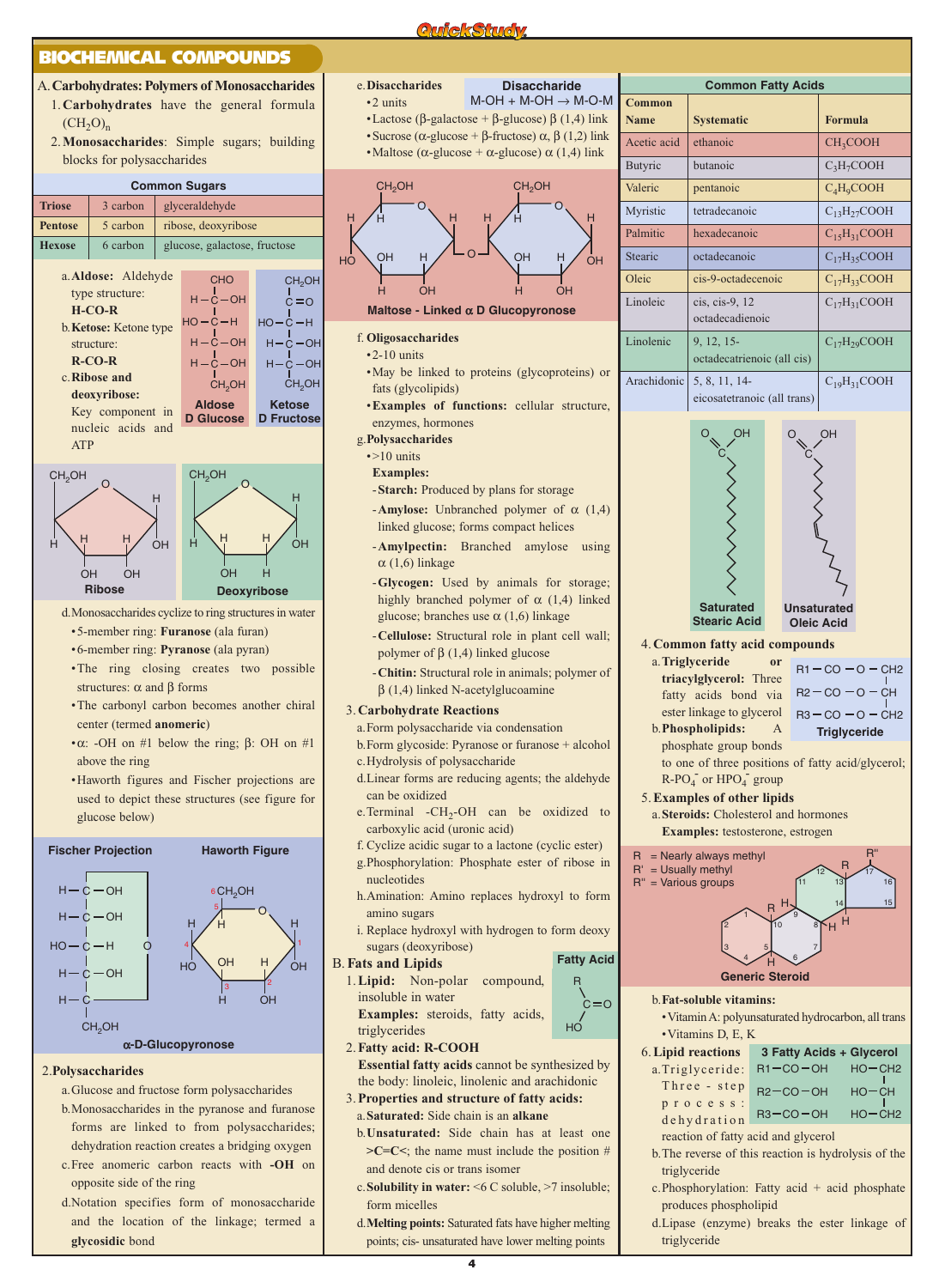#### BIOCHEMICAL COMPOUNDS *continued*



- •**Factors:** H-bonding, hydrophobic interactions,
- disulfide bridges (cysteine), ionic interactions c.**Tertiary structure:** The overall 3-dimensional
- conformation

#### **QuickStucw**

- d.**Quaternary structure:** The conformation of protein subunits in an oligomer
- 6.**Chemical reactions of proteins:**
- a.Synthesis of proteins by DNA and RNA
- b.Peptides are dismantled by a hydrolysis reaction breaking the peptide bond
- c.**Denaturation:** The protein structure is disrupted, destroying the unique chemical features of the material
- d.**Agents of denaturation:** Temperature, acid, base, chemical reaction, physical disturbance
- 7.**Enzymes**
- a.Enzymes are proteins that function as biological catalysts
- b.**Nomenclature:** *Substrate + ase* **Example:** The enzyme that acts on phosphoryl groups (R-PO4) is called *phosphatase*
- 8. Enzymes are highly selective for specific reactions and substrates

| <b>Six Classes of Enzymes</b><br>(Enzyme Commission)                   |                           |  |  |  |
|------------------------------------------------------------------------|---------------------------|--|--|--|
| <b>Type</b>                                                            | <b>Reaction</b>           |  |  |  |
| 1. Oxidoreductase                                                      | Oxidation-reduction       |  |  |  |
| Examples: oxidize CH-OH, >C=O or CH-CH;<br>Oxygen acceptors: NAD, NADP |                           |  |  |  |
| 2. Tranferase                                                          | Functional group transfer |  |  |  |
| Examples: transfer methyl, acyl- or amine group                        |                           |  |  |  |
| Hydrolysis reaction<br>3. Hydrolase                                    |                           |  |  |  |
| Examples: cleave carboxylic or phosphoric ester                        |                           |  |  |  |
| 4. Lysase                                                              | Addition reaction         |  |  |  |
| Examples: add to $\geq C=C \leq$ , $\geq C=O$ , aldehyde               |                           |  |  |  |
| 5. Isomerase                                                           | Isomerization             |  |  |  |
| Example: modify carbohydrate, cis-trans fat                            |                           |  |  |  |
| 6. Ligase                                                              | Bond formation, via ATP   |  |  |  |
|                                                                        |                           |  |  |  |

Examples: form C-O, C-S or C-C

- 9.An enzyme may require a **cofactor Examples:** Metal cations  $(Mg^{2+}, Zn^{2+})$  or Cu2+); vitamins (called **coenzymes**)
- 10.**Inhibition:** An interference with the enzyme structure or ES formation will *inhibit* or block the reaction
- 11.**Holoenzyme:** Fully functional enzyme plus the cofactors
- 12.**Apoenzyme:** The polypeptide component
- D.**Nucleic Acids: Polymers of Nucleotides**
	- 1.**Nucleotide:** A phosphate group and organic base (pyrimidine or purine) attached to a sugar (ribose or deoxyribose)
		- •Name derived from the base name
		- •**Example:** Adenylic acid = adenosine-5' monophosphate = 5' AMP or AMP
	- 2. Nucleoside: The base attached to the sugar •Nomenclature: Base name + idine (pyrimidine)  $or + osine (purine)$ 
		- •**Example:** adenine riboside = adenosine; adenine deoxyriboside = deoxyadenosine

#### **Nucleic Acid Components**

| <b>NUCICIC ACIU COMPONENTS</b> |                   |                       |  |  |
|--------------------------------|-------------------|-----------------------|--|--|
| <b>Base</b>                    | <b>Nucleoside</b> | <b>Nucleotide</b>     |  |  |
| adenine                        | Adenosine         | Adenylic acid, AMP    |  |  |
|                                | Deoxyadenosine    | dAMP                  |  |  |
| guanine                        | Guanasine         | Guanylic acid, GMP    |  |  |
|                                | Deoxyguanisine    | dGMP                  |  |  |
| cytosine                       | Cytidine          | Cytidylic acid, CMP   |  |  |
|                                | Deoxycytidine     | $d$ CMP               |  |  |
| uracil                         | Uridine           | Uridylic acid, UMP    |  |  |
| thymine                        | Thymidine         | Thymidylic acid, dTMP |  |  |

3.**Cyclic nucleotides**: The phosphate group attached to the 3' position bonds to the 5' carbon 3', 5' cyclic AMP = cAMP and cGMP

Phosphate Sugar - Base **Nucleotide**

- 4.**Additional Phosphates**
	- a.A nucleotide can bond to 1 or 2 additional phosphate groups
	- $b.$ AMP + P => ADP Adenosine diphosphate
	- $ADP + P \Rightarrow ATP Adenosine triphosphate$
	- c.ADP and ATP function as key biochemical energy-storage compounds
- 5.**Glycosidic bond**: Linkage between the sugar and base involve the anomeric carbon (carbon #1) >C-OH (sugar) + >NH (base) => linked sugar - base
- 6.**Linking Nucleotides**: The polymer forms as each phosphate links two sugars; #5 position of first sugar and #3 position of neighboring sugar



 $P$ S-T...A-S P P S-C...G-S P P S-G...C-S P P **Chargaff's Rule**

- 7.**Types of nucleic acids**: Double - stranded **DNA** (deoxyribonucleic acid) and single - stranded **RNA** (ribonucleic acid)
- 8.**Components of a nucleotide**: sugar, base and phosphate
	- a.Sugar: **ribose** (RNA) or **deoxyribose** (DNA)
	- b.**Bases**: **purine** (adenine and guanine) and **pyrimidine** (cytosine, uracil (RNA) and **thymine** (DNA))
- 9.In DNA, the polymer strands pair to form a **double helix;** this process is tied to base pairing

#### 10.**Chargaff's Rule for DNA:**

- a.Adenine pairs with thymine (A: T) and guanine pairs with cytosine (C: G)
- b.Hydrogen bonds connect the base pairs and supports the helix
- c.The sequence of base pairs along the DNA strands serves as genetic information for reproduction and cellular control

11.**DNA vs RNA:** DNA uses deoxyribose, RNA uses ribose; DNA uses the pyrimidine thymine, RNA uses uracil

- 12.**Role of DNA & RNA in protein synthesis** a.DNA remains in the nucleus
	- b.**Messenger-RNA** (m-RNA): Enters the nucleus and copies a three-base sequence from DNA, termed a **codon**. **m-RNA** then passes from the nucleus into the cell and directs the synthesis of a required protein on a ribosome
	- c.**Transfer-RNA** (t-RNA): Carries a specific amino acid to the **ribosomal-RNA** (r-RNA) and aligns with the m-RNA codon
	- d.Each codon specifies an amino acid, STOP or START; a protein is synthesized as different amino-acids are delivered to the ribosome by t-RNA, oriented by m-RNA and r-RNA, then chemically connected by enzymes